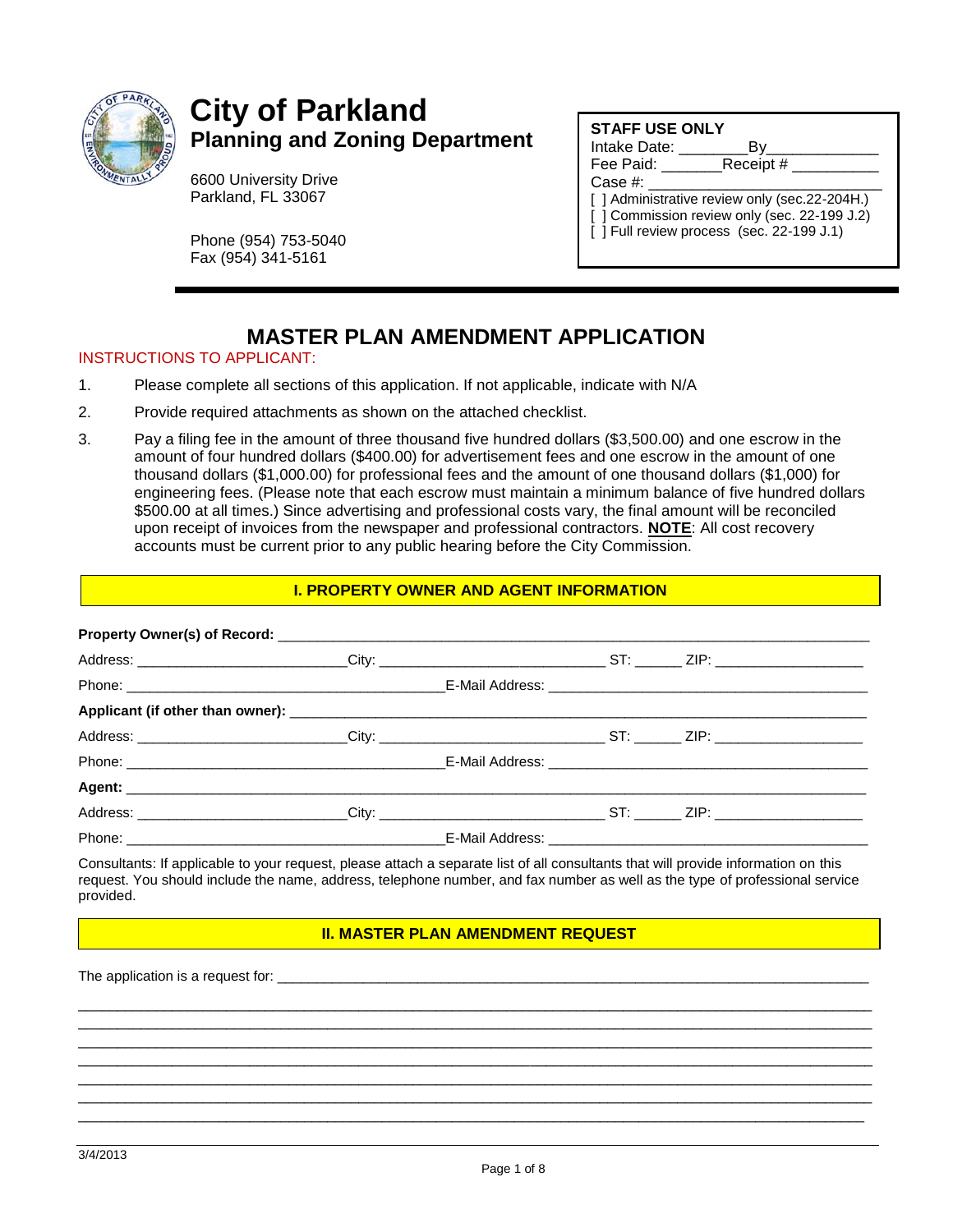### **III. PROPERTY LOCATION**

A. Is the subject property located within one mile of another municipality? [ ] yes [ ] no If 'yes' please specify: \_

B. Folio Number: If additional folios, list on a separate sheet and attach to the application.

- Folio: [ ][ ]--[ ][ ]--[ ][ ]--[ ][ ]--[ ][ ]--[ ][ ]--[ ][ ][ ]--[ ][ ][ ][ ][ ]
- C. Section: \_\_\_\_\_\_\_\_\_\_\_ Township: \_\_\_\_\_\_\_\_\_\_\_\_ Range: \_\_\_\_\_\_\_\_\_\_\_\_\_ Total Acreage of Subject Property: \_\_\_\_\_
- D. Project Name:
- E. Project Address:

F. General Location Description (proximity to closest major intersection in miles or fractions thereof): \_\_\_\_\_\_\_\_\_\_\_\_\_\_

#### **THE TIV. LAND USE AND ZONING INFORMATION**

- B. Existing Use(s) on Property: \_\_\_\_\_\_\_\_\_\_\_\_\_
- C. Proposed Use(s): \_\_\_\_\_\_\_\_\_

## **V. PROJECT HISTORY**

(List in sequence from first application to most recent - attach additional page if necessary):

| <b>Request</b> | <b>Action</b> | <b>Date</b> | <b>Resolution Number</b> |
|----------------|---------------|-------------|--------------------------|
|                |               |             |                          |
|                |               |             |                          |
|                |               |             |                          |
|                |               |             |                          |
|                |               |             |                          |
|                |               |             |                          |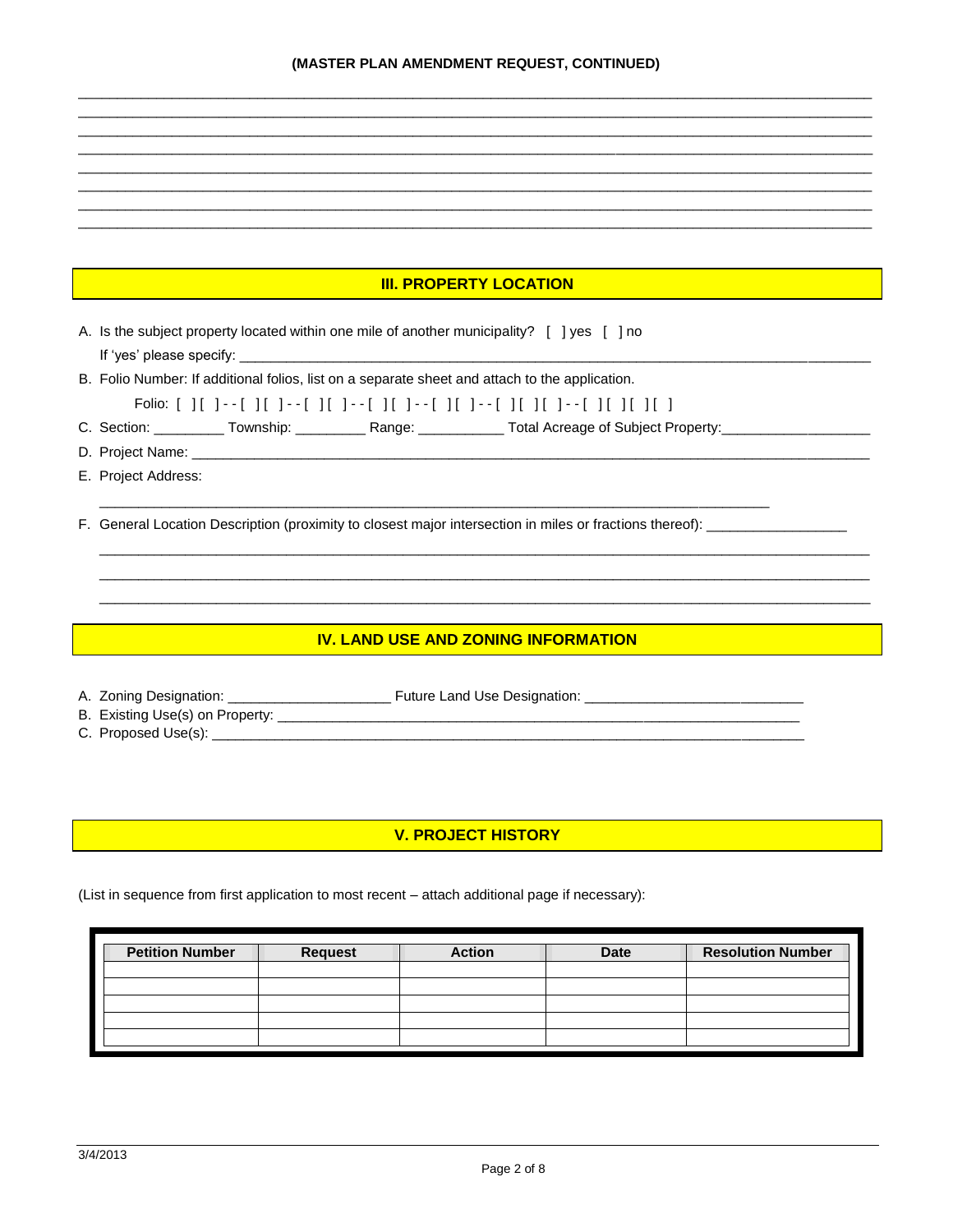### **OWNER ACKNOWLEDGEMENT**

I/We: \_\_\_\_\_\_\_\_\_\_\_\_\_\_\_\_\_\_\_\_\_\_\_\_\_\_\_\_\_\_\_\_\_\_\_\_\_\_\_\_\_, do hereby swear/affirm that I/we am/are the owner(s) of the property

referenced in this application.

I/We certify that the above statements and the statements or showings made in any paper or plans submitted herewith are true to the best of my/our knowledge and belief. Further, I/we understand that this application, attachments and fee become part of the official record of the Planning & Zoning Department of the City of Parkland and the fee is not refundable. I/We understand that any knowingly false information given by me/us will result in the denial, revocation or administrative withdrawal of the application or permit. I/We further acknowledge that additional information may be required by the City of Parkland in order to process this application.

I/We further consent to the City of Parkland to publish, copy or reproduce any copyrighted document for any third party submitted as part of this application.

Signature(s) of Owner(s)\_\_\_\_\_\_\_\_\_\_\_\_\_\_\_\_\_\_\_\_\_\_\_\_\_\_\_\_\_\_\_\_\_\_\_\_\_\_\_\_\_\_\_\_\_\_\_\_\_\_\_\_\_\_\_\_\_\_\_

Print Name(s)

## **CONSENT STATEMENT**

**COWNER THE COMPLET COMPLETE IF USING A GETTER COMPLETE COMPLETE COMPLETE COMPLETE COMPLETE COMPLETE COMPLETE** 

I/We, the aforementioned owner(s), do hereby give consent to \_\_\_\_\_\_\_\_\_\_\_\_\_\_\_\_\_\_\_\_\_\_\_\_\_\_\_\_\_ to act on my/our behalf to submit this application, all required material and documents, and attend and represent me/us at all meetings and public hearings pertaining to the request(s) and property I/we own described in the attached application. Furthermore, as owner(s) of the subject property, I/we hereby give consent to the party designated above to agree to all terms or conditions that may arise as part of the approval of this application for the proposed use.

Signature(s) of Owner(s)\_\_\_\_\_\_\_\_\_\_\_\_\_\_\_\_\_\_\_\_\_\_\_\_\_\_\_\_\_\_\_\_\_\_\_\_\_\_\_\_\_\_\_\_\_\_\_\_\_\_\_\_\_\_\_\_\_\_\_\_

Print Name(s)

**NOTARY** 

STATE OF FLORIDA COUNTY OF \_\_\_\_\_\_\_\_\_\_\_\_\_\_\_\_\_\_\_\_\_\_\_\_

| The foregoing instrument was acknowledged before me this | dav of                                             | b٧ |
|----------------------------------------------------------|----------------------------------------------------|----|
|                                                          | . He/She is personally known to me or has produced |    |
| as identification and did/did not take an oath.          |                                                    |    |
| My Commission Expires:                                   |                                                    |    |
| (0.000, 0.000, 0.000, 0.000)                             |                                                    |    |

(Signature of Notary)

(Name – Must be typed, printed, or stamped)

\_\_\_\_\_\_\_\_\_\_\_\_\_\_\_\_\_\_\_\_\_\_\_\_\_\_\_\_\_ (NOTARY'S SEAL OR STAMP)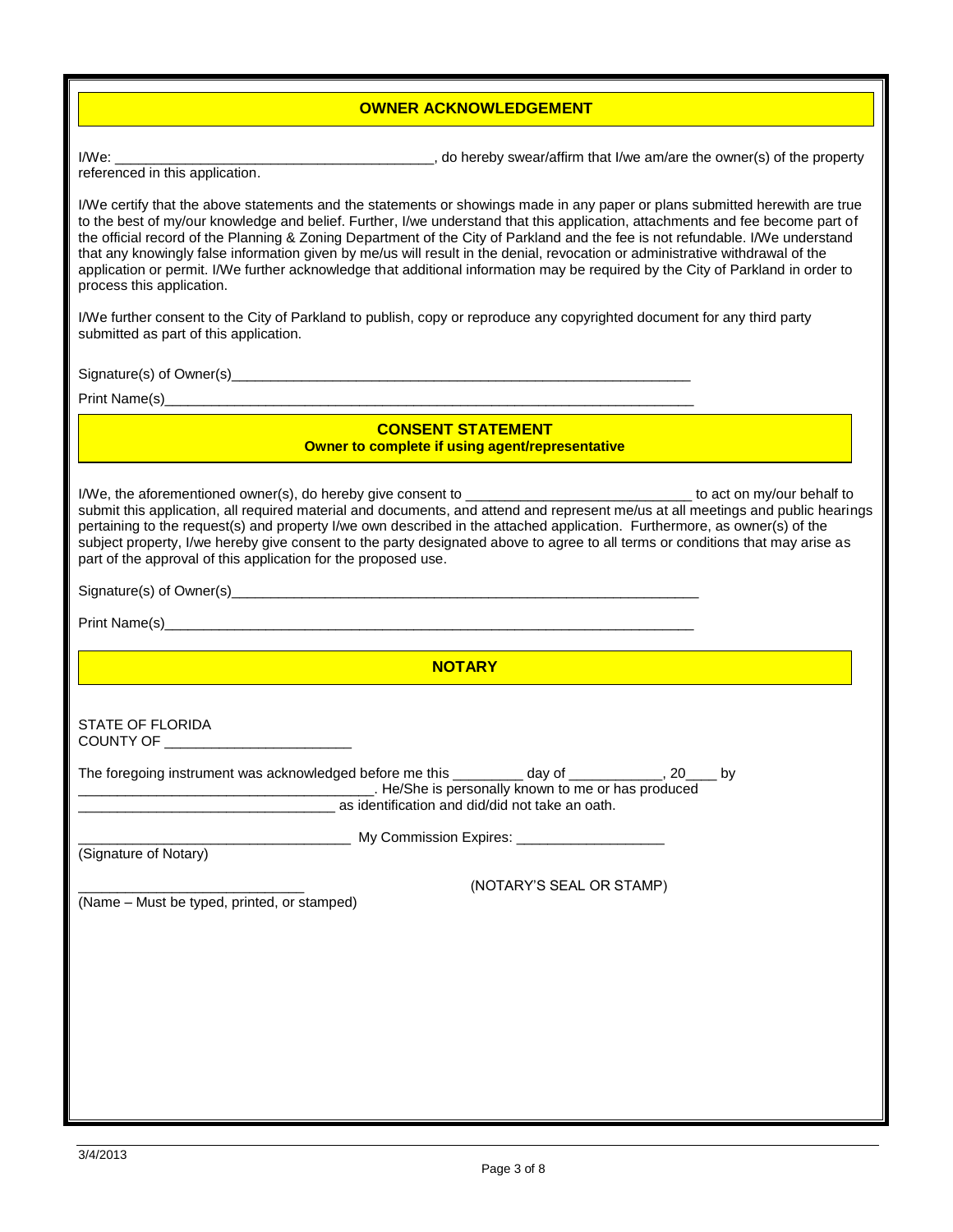

# *CITY OF PARKLAND*

*Planning and Zoning Department*

*6600 University Drive, Parkland FL 33067 (954) 753-5040 Fax (954) 341-5161*

## **MASTER PLAN AMENDMENT SUBMITTAL CHECKLIST (ALL PLANS NO LARGER THAN 24" x 36" WITH SCALE NOT SMALLER THAN 100' TO AN INCH)**

| <b>YES</b><br>П | <b>PLEASE CHECK</b><br><b>NO</b><br>П | N/A<br>П | a. |
|-----------------|---------------------------------------|----------|----|
| $\Box$          | □                                     | $\Box$   | b. |
| □               | $\Box$                                | $\Box$   | c. |
| 口               | □                                     | ◻        | d. |
| $\Box$          | □                                     | $\Box$   | е. |
| $\Box$          | $\Box$                                | $\Box$   | f. |
| ᄗ               | П                                     | □        | g. |
|                 |                                       |          |    |

## *I. GENERAL*

- An original completed application and twelve (12) copies of the completed *application signed by owner, agent and/or applicant. Agent's authorization or power of attorney must be attached if applicant is other than owner.*
- *b. Required application fees.*
- *c. Twelve (12) copies of a warranty deed including property control number or folio number and legal description of the property.*
- *d. A recent aerial photograph of the site with a minimum scale of 1" =300'.*
- *e. Area location map.*
	- *f. Copies of all Resolutions/Ordinances affecting the property.*
	- *g. Legal description of property (8.5' X 14' with 1' margins) on disc (word format).*

# *II. CURRENT CONDITIONS MAP (Ten copies)*

- *a. Provide numbers of acres, rounded to the nearest one-tenth (1/10) acre.*
- *b. Comprehensive plan, existing land use and zoning designation of the site and of properties within 300' of the site.*
- *c. Existing principal structures on the site and of properties within 300' of the site.*
- *d. Lakes or bodies of water on the site.*
- *Principal vehicular access points.*
- *f. Proposed alignment of State, County, or City roads.*

*g. A survey (not more than a year old) including any and all easements of record (reference by OR Book and page, prepared by a surveyor registered in the State of Florida) including major public or private canals, rights-of-way, and overhead or underground easements.*

| <b>YES</b><br>$\Box$ | ΝO<br>П                 | N/A<br>$\Box$ | a. |
|----------------------|-------------------------|---------------|----|
| $\Box$               | □                       | □             | b. |
| $\Box$               | $\Box$                  | $\Box$        | c. |
| $\Box$               | $\Box$                  | □             | d. |
| $\Box$               | $\Box$                  | $\Box$        | е. |
| □                    | $\overline{\mathbf{r}}$ | $\Box$        | f. |
| □                    | П                       | П             | g. |

*PLEASE CHECK*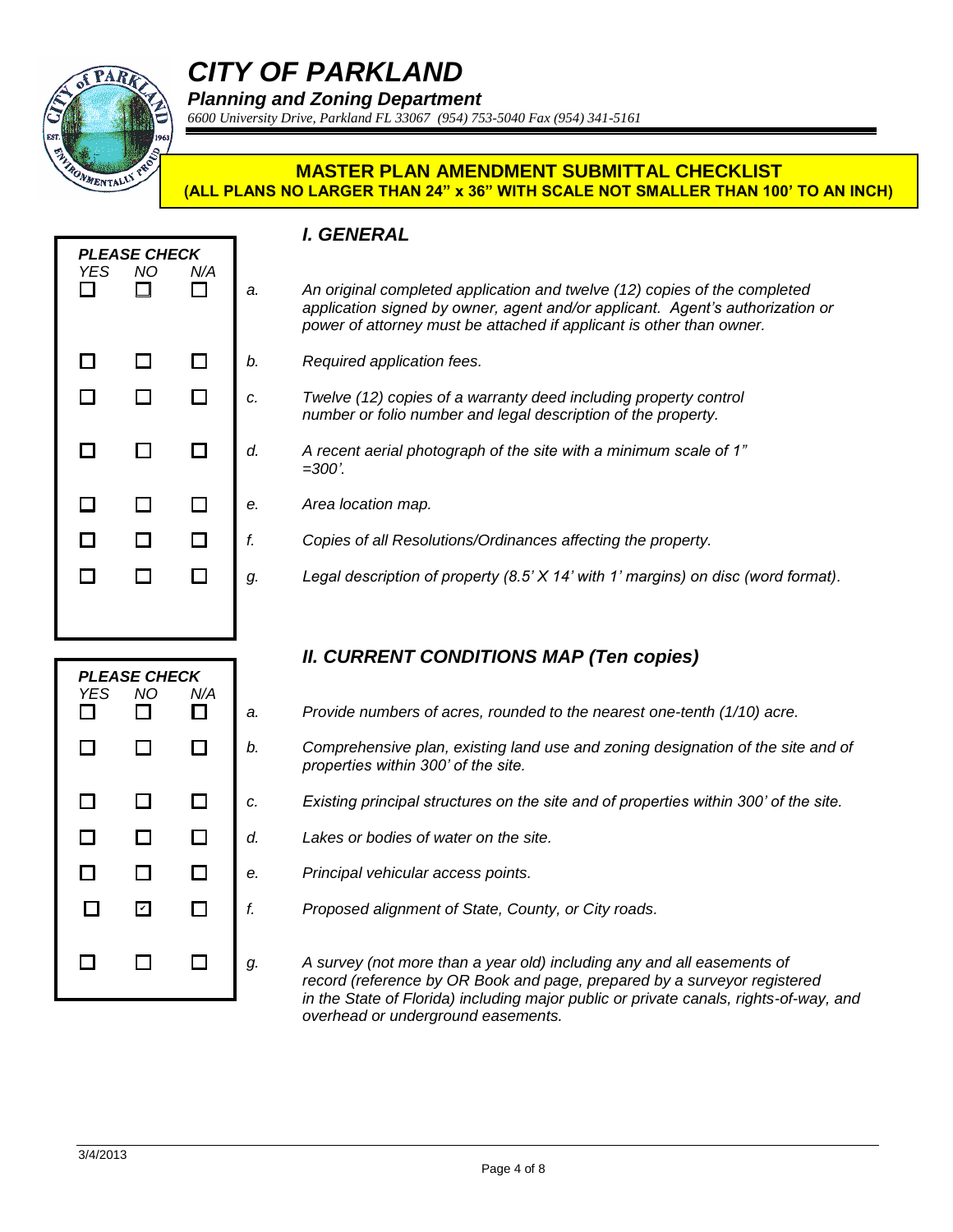| <b>III. MASTER PLAN</b> |  |
|-------------------------|--|
|                         |  |

|            |                                  |        | (No larger than 24" x 36" with scale not smaller than 100' to an inch) |                                                                                                                                                                                                                                                                                                                                                                                                                                                                                                                                                                                                                                                                                                                                                                                                                                                                                                                  |  |
|------------|----------------------------------|--------|------------------------------------------------------------------------|------------------------------------------------------------------------------------------------------------------------------------------------------------------------------------------------------------------------------------------------------------------------------------------------------------------------------------------------------------------------------------------------------------------------------------------------------------------------------------------------------------------------------------------------------------------------------------------------------------------------------------------------------------------------------------------------------------------------------------------------------------------------------------------------------------------------------------------------------------------------------------------------------------------|--|
| <b>YES</b> | <b>PLEASE CHECK</b><br><b>NO</b> | N/A    |                                                                        |                                                                                                                                                                                                                                                                                                                                                                                                                                                                                                                                                                                                                                                                                                                                                                                                                                                                                                                  |  |
| l 1        |                                  | □      | a.                                                                     | Scale (graphic and written), date, north arrow, vicinity sketch, project<br>name, revision dates on each drawing, if multiple sheets provide<br>page numbers and clearly identify match lines.                                                                                                                                                                                                                                                                                                                                                                                                                                                                                                                                                                                                                                                                                                                   |  |
|            | $\Box$                           | $\Box$ | b.                                                                     | A computerized copy on disc.                                                                                                                                                                                                                                                                                                                                                                                                                                                                                                                                                                                                                                                                                                                                                                                                                                                                                     |  |
|            | □                                | □      | c.                                                                     | Location Map- clearly showing the location of the property in relation<br>to existing roads and landmarks, including at least one north-south<br>and one east-west thoroughfare plan road (reduce sketch of master<br>plan for site developments in Planned Development).                                                                                                                                                                                                                                                                                                                                                                                                                                                                                                                                                                                                                                        |  |
|            |                                  |        | d.                                                                     | Name, address and telephone number of the developer, along with<br>the name and address of the engineer, surveyor, planner and/or<br>other professional consultant(s) responsible for the plan, plat and<br>supporting documents.                                                                                                                                                                                                                                                                                                                                                                                                                                                                                                                                                                                                                                                                                |  |
|            | $\blacksquare$                   | П      | е.                                                                     | Written legal description, including Section, Township, Range and<br>parcel, tract, plat name or number (as shown on master plan if a<br>Planned Development).                                                                                                                                                                                                                                                                                                                                                                                                                                                                                                                                                                                                                                                                                                                                                   |  |
|            |                                  |        | f.                                                                     | Tabular Project Data (total number acres, gross density for the entire<br>project and for each separate pod, number of individual development pods,<br>number and type of dwelling units (total and by each pod), civic sites by<br>number of acres and whether private/public, percentage and number of<br>acres of open space, percentage and number of total and minimum acres of<br>common space required for the entire site and for each pod developed,<br>percentage and number of acres of lakes and waterways, percentage and<br>number of acres of preserves, percentage and number of acres of<br>recreation, percentage and number of acres of public right-of-way and<br>whether private/public, Parkland zoning case number, existing and<br>proposed zoning and land use designation, pervious/impervious area, total gross<br>density, total gross density by pod and type of use and ownership. |  |
|            |                                  |        | g.                                                                     | Provide proposed individual development pods.                                                                                                                                                                                                                                                                                                                                                                                                                                                                                                                                                                                                                                                                                                                                                                                                                                                                    |  |
|            |                                  |        | h.                                                                     | Proposed vehicular and non-vehicular circulation including but not limited<br>to major roadways, principal vehicular access points, and location (generalized)<br>pedestrian and bicycle path detail, and signage, if applicable.                                                                                                                                                                                                                                                                                                                                                                                                                                                                                                                                                                                                                                                                                |  |
|            |                                  |        | i.                                                                     | Location of sites to be dedicated for public use including but not limited to<br>schools, parks, or other public facility.                                                                                                                                                                                                                                                                                                                                                                                                                                                                                                                                                                                                                                                                                                                                                                                       |  |
|            |                                  |        | j.                                                                     | Location of major private recreational amenities including but not limited to<br>golf courses, tennis courts, private parks, club houses, swimming pools,<br>and similar features.                                                                                                                                                                                                                                                                                                                                                                                                                                                                                                                                                                                                                                                                                                                               |  |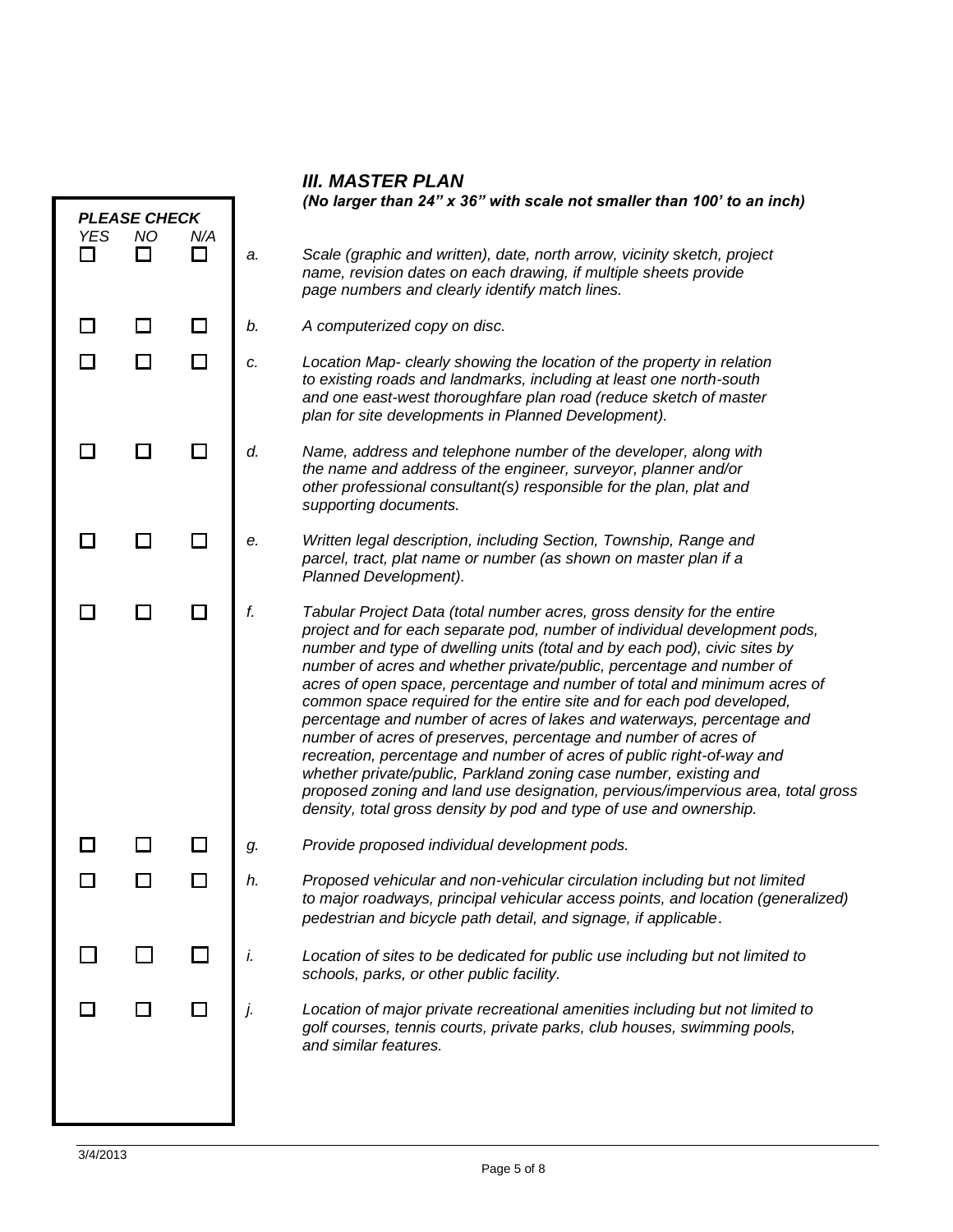|               |        | ΙI     | k. | Provide major easements, or right-of-way for public utilities, canals, and<br>similar improvements, and any easements or rights-of-way proposed to be<br>abandoned.                                                                                                                                                                                                                                                                               |
|---------------|--------|--------|----|---------------------------------------------------------------------------------------------------------------------------------------------------------------------------------------------------------------------------------------------------------------------------------------------------------------------------------------------------------------------------------------------------------------------------------------------------|
|               |        |        | I. | Provide master sign plan including but not limited to the following: location<br>of signs, size and orientation of signs, types of signs (entry feature, entrance and<br>directional), architectural elevations (sign design, content, dimensions, materials<br>and colors), statement of consistency with the City's sign regulations, and typical<br>landscaping (type of trees, shrubs and ground cover associated with the proposed<br>sign). |
|               |        |        | m. | Provide estimated square footage of commercial or non-residential uses<br>and dimensions, and acreage of out parcels.                                                                                                                                                                                                                                                                                                                             |
|               |        |        | n. | Location of lots including dimensions (size, width and depth), maximum<br>building coverage, minimum open space per lot, maximum buildable area, building<br>setbacks and/or separation (front, side, side corner, rear, garage and<br>second floor), maximum building height (feet and number of stories), and<br>minimum accessory setbacks (pools, screen enclosures, sheds, detached<br>garages).                                             |
|               |        | П      | о. | Provide typical lake cross sections and slopes.                                                                                                                                                                                                                                                                                                                                                                                                   |
| $\mathcal{L}$ | □      | $\Box$ | p. | Location and acreage of institutional and other allowable nonresidential<br>uses.                                                                                                                                                                                                                                                                                                                                                                 |
| П             | $\Box$ | □      | q. | Provide conceptual architectural styles and conceptual colored building<br>elevations, color palettes and typical materials to be utilized.                                                                                                                                                                                                                                                                                                       |
|               | H      | П      | r. | Provide elevations of common elements, including walls, clubhouses, entry<br>features and similar features.                                                                                                                                                                                                                                                                                                                                       |
| П             | $\Box$ | П      | S. | Overall phasing plan including residential and nonresidential parcels,<br>number of dwelling units, and nonresidential uses and square feet.                                                                                                                                                                                                                                                                                                      |
| П             | П      | □      | t. | Conceptual drainage plan signed and sealed by a Florida Registered<br>engineer.                                                                                                                                                                                                                                                                                                                                                                   |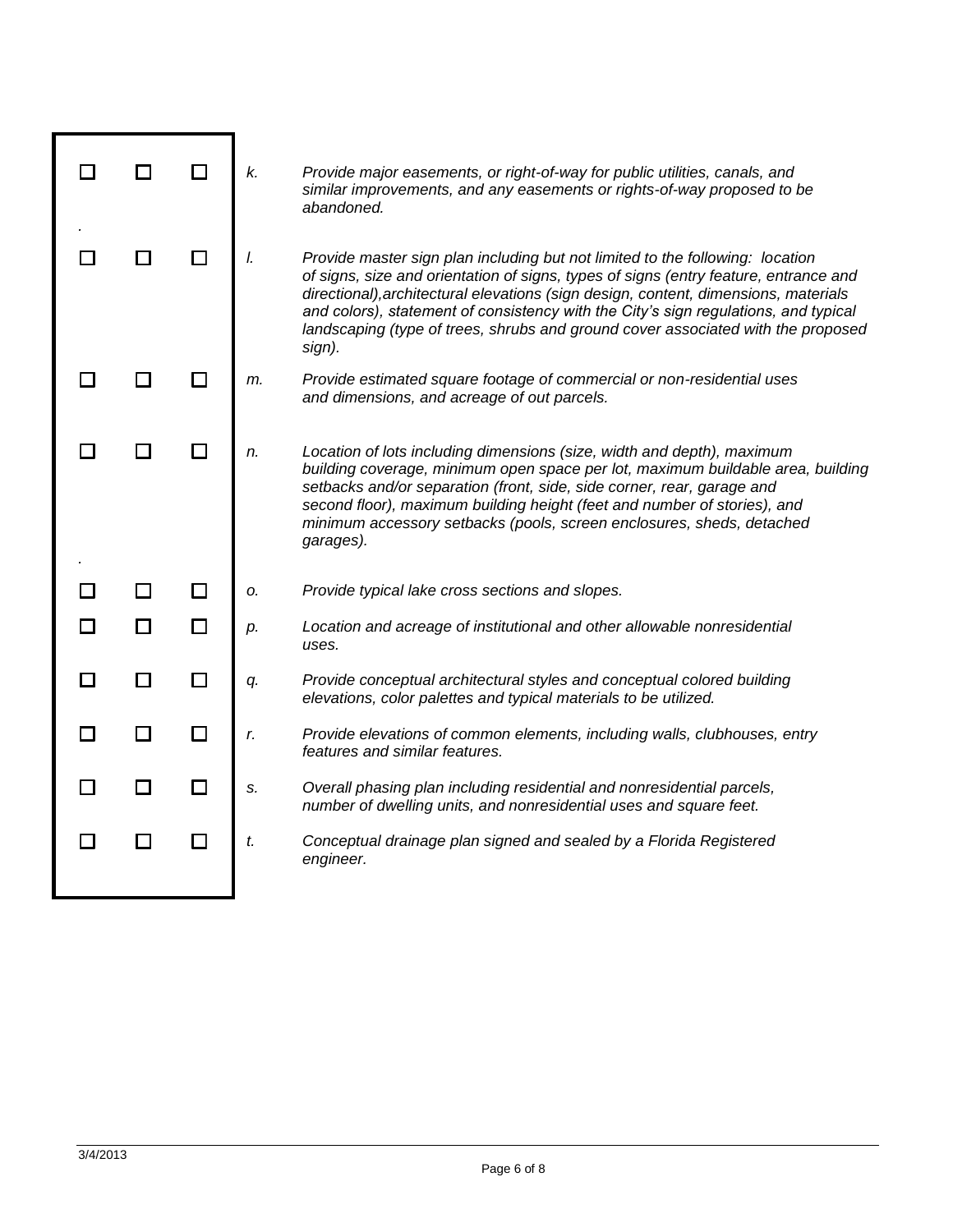|                      | <b>PLEASE CHECK</b> |          |   |
|----------------------|---------------------|----------|---|
| <b>YES</b><br>$\Box$ | <b>NO</b><br>$\Box$ | N/A<br>П | a |
| $\Box$               | $\Box$              | $\Box$   | b |
| $\Box$               | $\Box$              | □        | c |
| $\Box$               | $\Box$              | $\Box$   | a |
| $\Box$               | $\Box$              | $\Box$   | e |

# *V. LANDSCAPE PLANS (Twelve Copies)*

- *a. Location, size and specification of all proposed landscaping signed, sealed and prepared by a Florida Registered Professional.*
- *b. Clear sight distances.*
- *c. Irrigation.*
- *d. Provide survey reflecting existing natural features, such as topography, trees and other vegetation including indication of significant native vegetation stands and those portions that will be preserved.*
- *e. Location of mechanical fixtures, fire hydrants, light poles, if applicable.*

| YES.   | <b>PLEASE CHECK</b><br><b>NO</b> | N/A    |   |
|--------|----------------------------------|--------|---|
| $\Box$ | □                                | $\Box$ | а |
|        |                                  |        |   |
| $\Box$ | $\Box$                           | $\Box$ | b |
| П      | □                                | $\Box$ | C |
|        |                                  |        |   |

# *VI. TRAFFIC AND LIGHTING (Twelve Copies)*

- *a. Traffic impact analysis including vehicular circulation systems for cars and other required vehicle types with a depiction of connection to traffic ways. The vehicular circulation system shall provide for smooth, efficient and logical traffic flow patterns both on and off site.*
- *b. Proposed lighting of the premises and within 200' of all property lines.*
- *c. Traffic Impact statement addressing at minimum: additional roadway needs, intersection improvements, traffic control devices, future right of way dedications, distribution and assignment of traffic.*



# *VII. OTHER (Ten Copies)*

- *a. Provide environmental assessment.*
- *b. Provide proof of concurrency for all required services.*